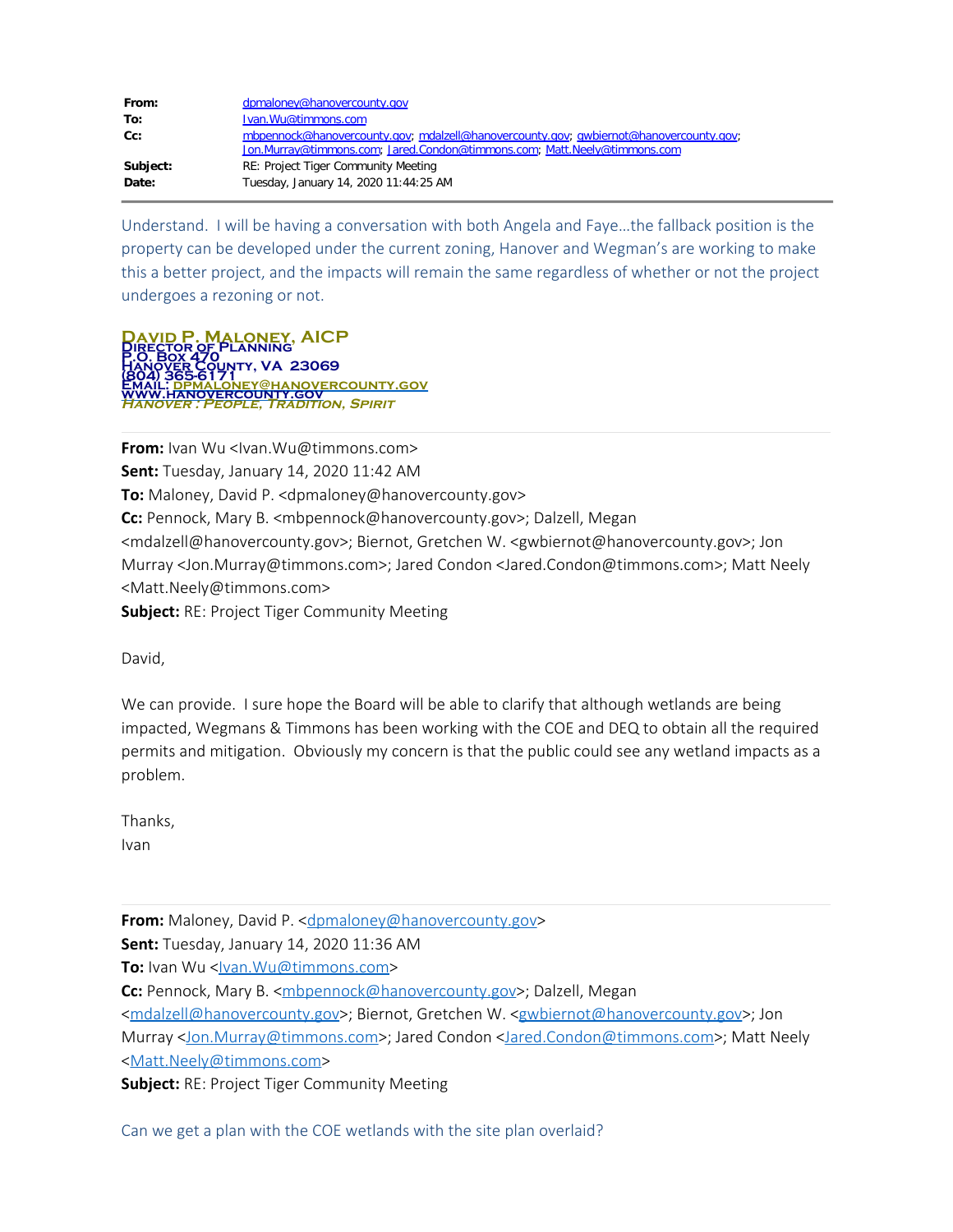

**From:** Ivan Wu <<u>Ivan.Wu@timmons.com</u>> **Sent:** Tuesday, January 14, 2020 11:35 AM **To:** Maloney, David P. < [dpmaloney@hanovercounty.gov](mailto:dpmaloney@hanovercounty.gov)> **Cc:** Pennock, Mary B. [<mbpennock@hanovercounty.gov](mailto:mbpennock@hanovercounty.gov)>; Dalzell, Megan [<mdalzell@hanovercounty.gov](mailto:mdalzell@hanovercounty.gov)>; Biernot, Gretchen W. [<gwbiernot@hanovercounty.gov](mailto:gwbiernot@hanovercounty.gov)>; Jon Murray [<Jon.Murray@timmons.com](mailto:Jon.Murray@timmons.com)>; Jared Condon [<Jared.Condon@timmons.com](mailto:Jared.Condon@timmons.com)>; Matt Neely [<Matt.Neely@timmons.com](mailto:Matt.Neely@timmons.com)> **Subject:** RE: Project Tiger Community Meeting

David,

Do they just want a map of the COE confirmed wetlands or with the site plan improvements shown on the wetlands?

Thanks, Ivan

**From:** Maloney, David P. < dpmaloney@hanovercounty.gov> **Sent:** Tuesday, January 14, 2020 11:28 AM **To:** Ivan Wu <**Ivan.Wu@timmons.com> Cc:** Pennock, Mary B. [<mbpennock@hanovercounty.gov](mailto:mbpennock@hanovercounty.gov)>; Dalzell, Megan [<mdalzell@hanovercounty.gov](mailto:mdalzell@hanovercounty.gov)>; Biernot, Gretchen W. < gwbiernot@hanovercounty.gov>; Jon Murray [<Jon.Murray@timmons.com](mailto:Jon.Murray@timmons.com)>; Jared Condon [<Jared.Condon@timmons.com](mailto:Jared.Condon@timmons.com)> **Subject:** RE: Project Tiger Community Meeting

Ivan

I have sent the exhibits to Angela and Faye. I have also texted them asking for a response ASAP. I will let you know later this afternoon.

I received an email from Angela this morning requesting a wetlands map. Can you also provide a map of the delineated wetlands? If not, is there another map you could send? Call me with questions. M) 804-855-4138 W) 365-6360

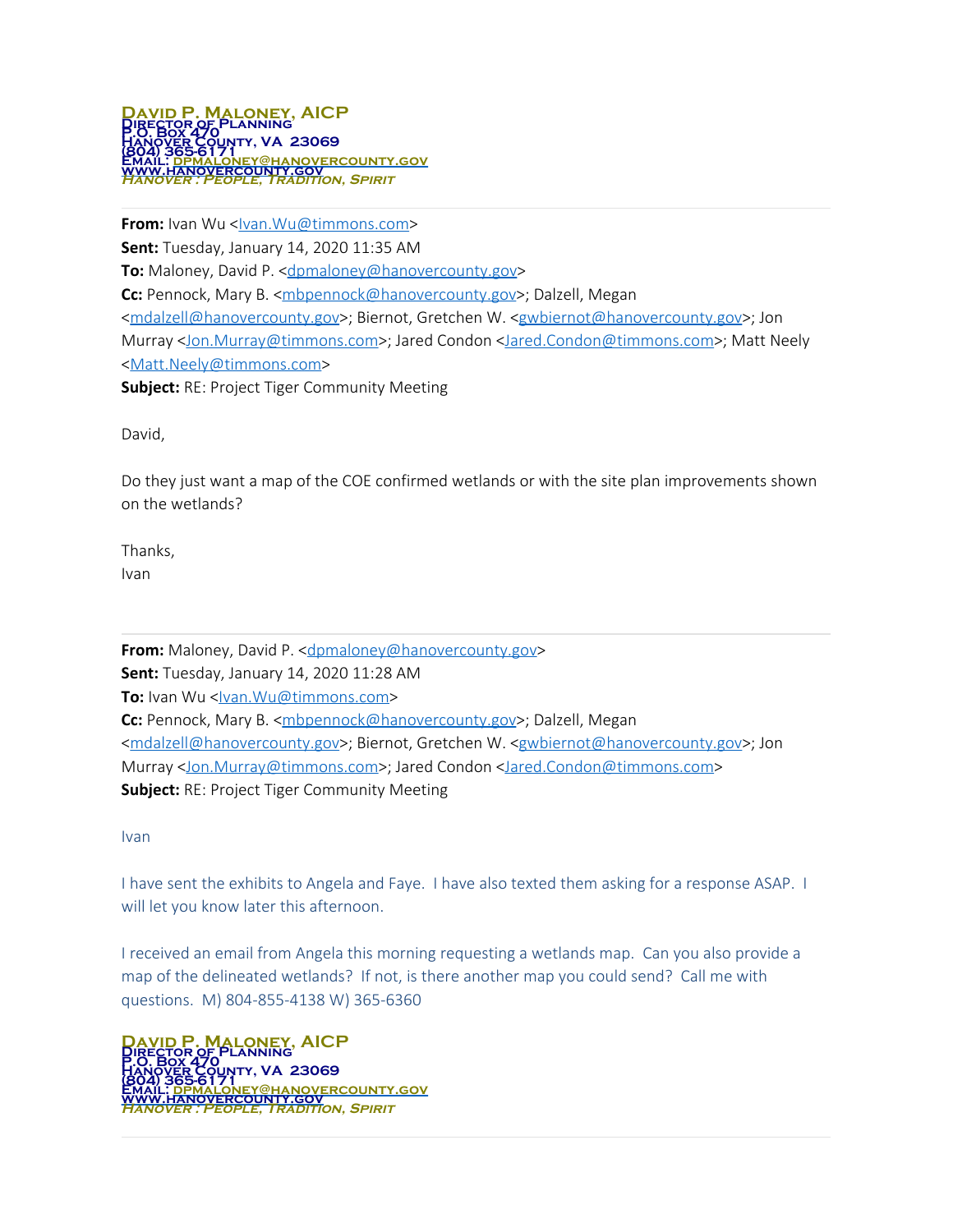**From:** Ivan Wu <<u>Ivan.Wu@timmons.com</u>> **Sent:** Tuesday, January 14, 2020 11:15 AM **To:** Maloney, David P. < [dpmaloney@hanovercounty.gov](mailto:dpmaloney@hanovercounty.gov)> **Cc:** Pennock, Mary B. [<mbpennock@hanovercounty.gov](mailto:mbpennock@hanovercounty.gov)>; Dalzell, Megan [<mdalzell@hanovercounty.gov](mailto:mdalzell@hanovercounty.gov)>; Biernot, Gretchen W. [<gwbiernot@hanovercounty.gov](mailto:gwbiernot@hanovercounty.gov)>; Jon Murray [<Jon.Murray@timmons.com](mailto:Jon.Murray@timmons.com)>; Jared Condon [<Jared.Condon@timmons.com](mailto:Jared.Condon@timmons.com)> **Subject:** RE: Project Tiger Community Meeting

David,

Please see the attached DRAFT exhibits requested. We are in the process of coloring to amplify the Screening, Buffers and Additional Undisturbed Areas To Remain Natural. Just wanted to send you these ASAP for your review and comments.

Once approved, we plan to have the exhibits mounted on boards and delivered to you Wednesday morning.

Thanks, Ivan

**From:** Maloney, David P. < dpmaloney@hanovercounty.gov> **Sent:** Friday, January 10, 2020 11:20 AM **To:** Ivan Wu <<u>Ivan.Wu@timmons.com</u>> **Cc:** Thomas IV, E. Linwood [<Elthomas@hanovervirginia.com](mailto:Elthomas@hanovervirginia.com)>; Harris, Rhu C. [<rharris@hanovercounty.gov](mailto:rharris@hanovercounty.gov)> **Subject:** Project Tiger Community Meeting

Ivan

Ms. Kelly-Wiecek and Ms. Pritchard have scheduled a community meeting Wednesday evening on project Tiger. It is their opportunity to meet with citizens and talk about the project. Staff will not be present at the meeting. They have requested several materials that they can exhibit during the meeting. They are as follows:

- 1. A clear graphic showing the section of Sliding Hill Road from New Ashcake Road to its intersection with Peaks Road which clearly shows the proposed project driveways and other existing roads and driveways located along Sliding Hill Road within the section; and,
- 2. A copy of the site plan

It would be greatly appreciated if Timmons could provide two mounted copies for display. We can discuss more specifically this afternoon following our site plan review meeting. Thanks.